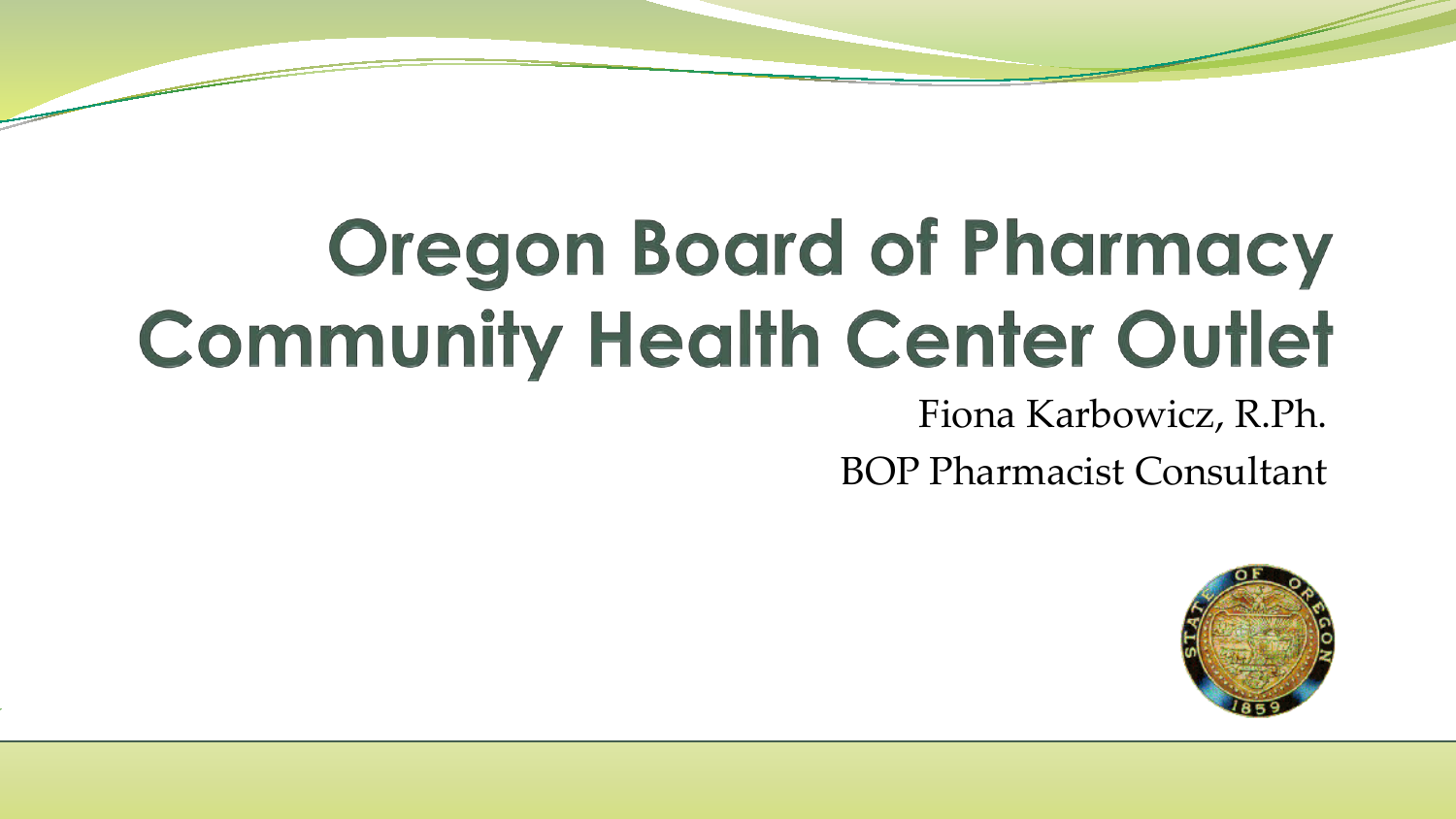# Agenda

- Introduction
- What exactly is a Community Health Clinic Drug Outlet?
- Board of Pharmacy Rules
- Self Inspection Form
- What to Expect from a Board of Pharmacy Inspection
- Questions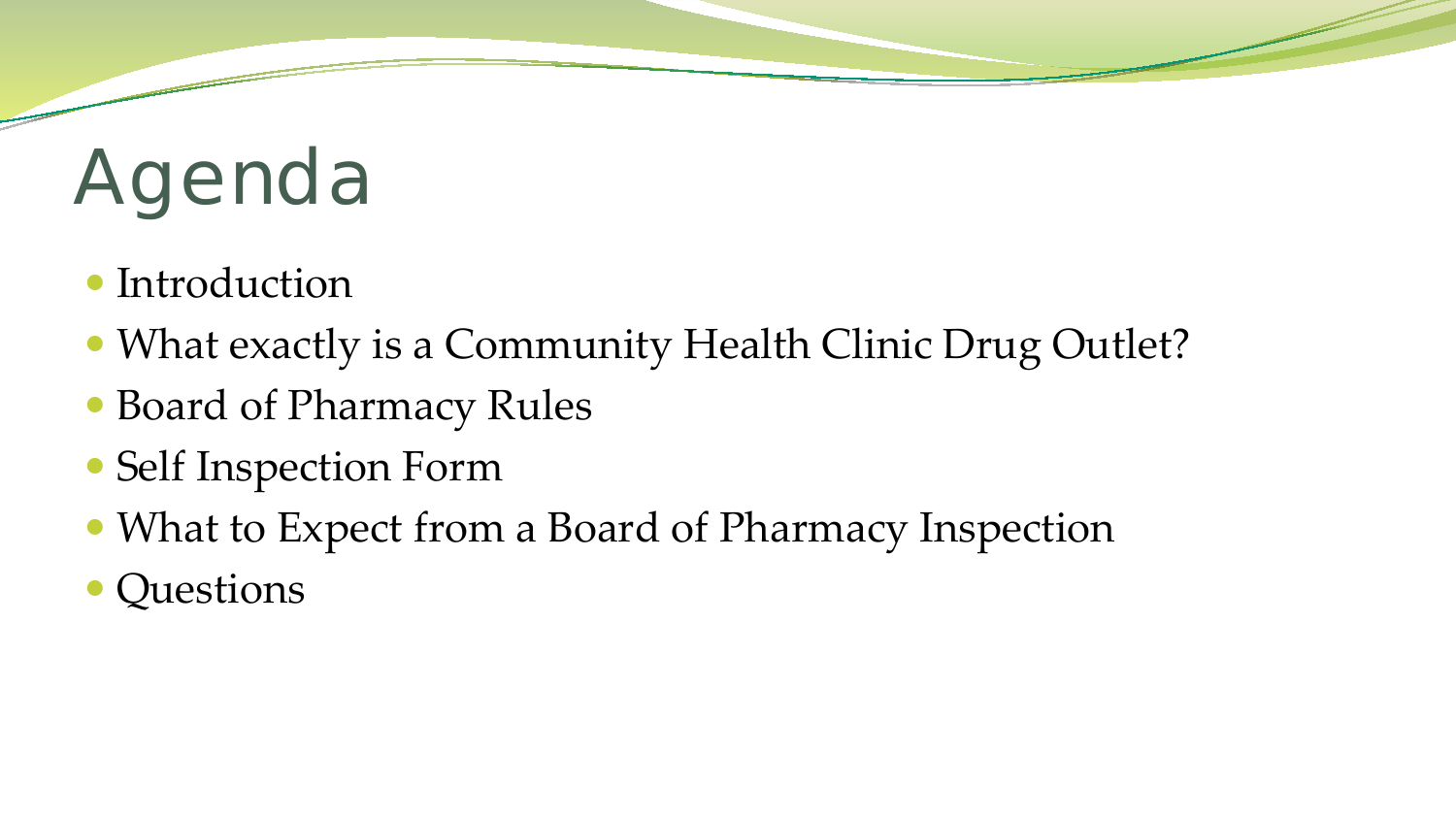#### Introduction

- Oregon Board of Pharmacy (OBOP) Mission:
	- To promote, preserve and protect the public health, safety and welfare, by establishing high standards in the practice of pharmacy and in the distribution of drugs in Oregon.
- Some ways we achieve our objective:
	- Licensure & Regulation
	- Education
	- Communication & Outreach
	- Annual Inspections of Drug Outlets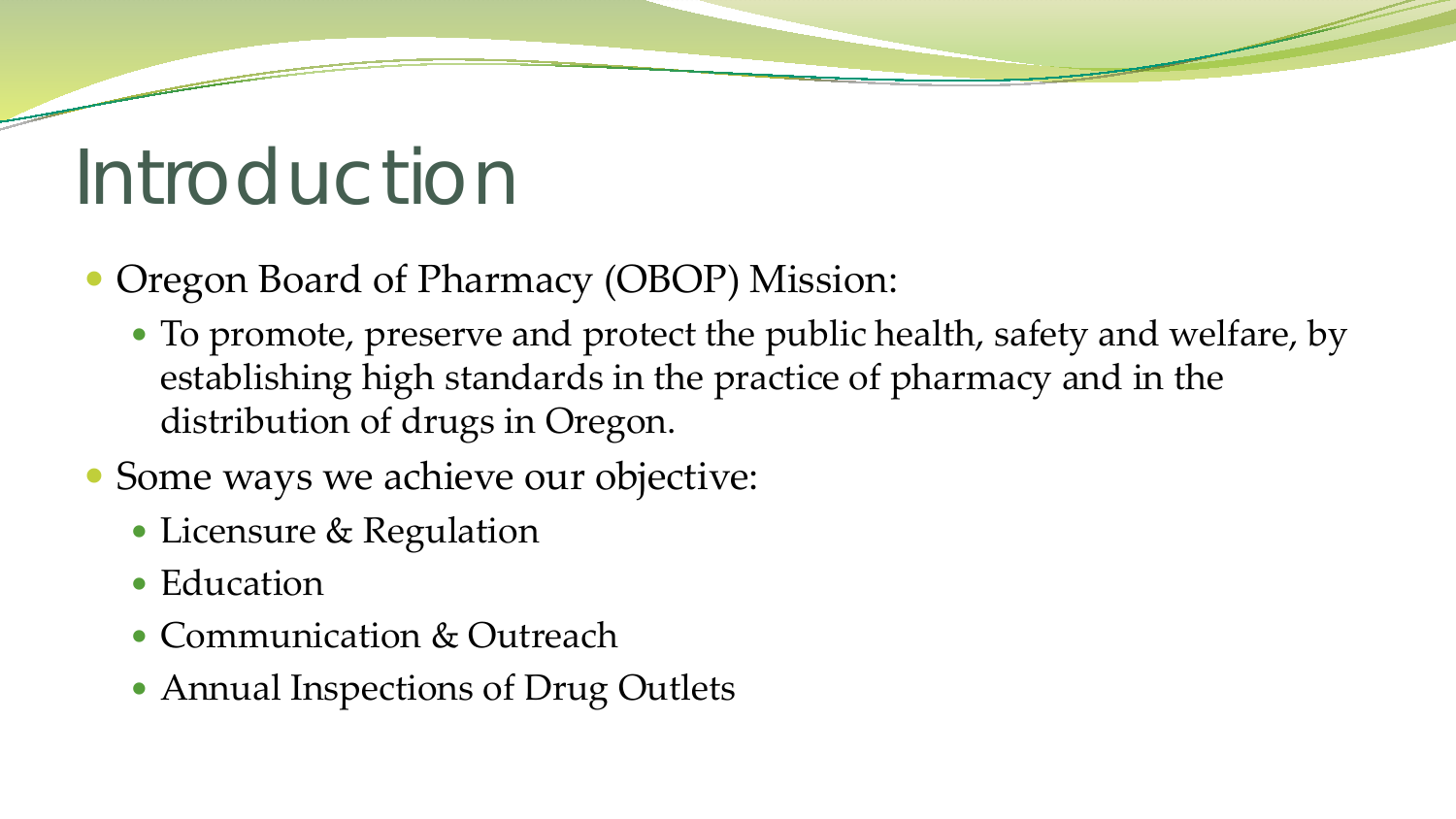#### Community Health Clinic (CHC) Drug Outlet

- Combines the County Health & Family Planning licenses into one
- Still is only required when the facility utilizes RNs to dispense medications
- What changes have been made?
	- Personnel:
		- CHC license does not require a Consultant Pharmacist
		- CHC must have a Medical Director
		- CHC must designate a representative employee, who works onsite the majority of the CHC's normal operating hours, and is the contact person for the OBOP.
	- Drug/Health Condition Formulary:
		- Combined more comprehensive
		- OTCs are added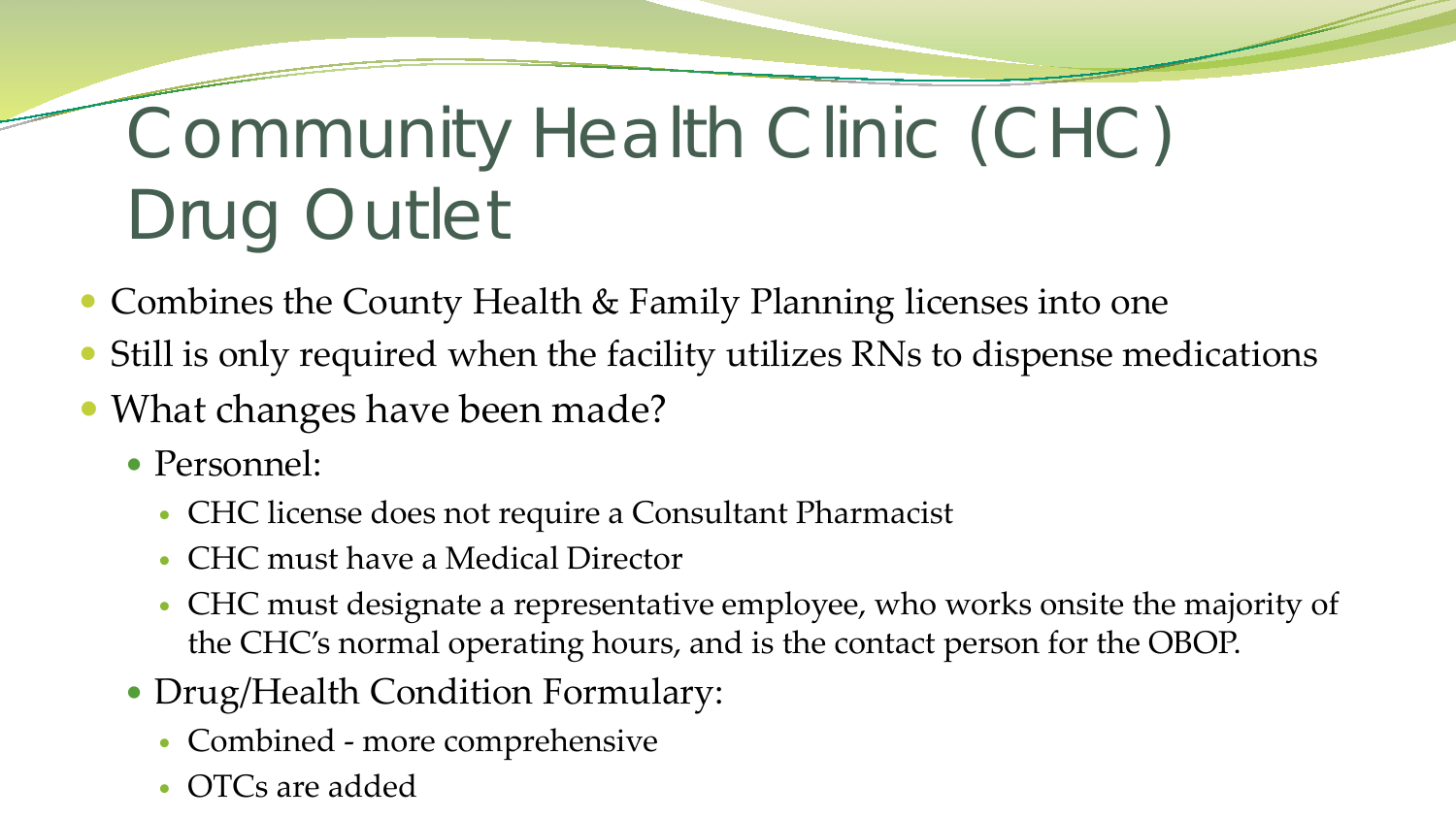#### Board of Pharmacy Rules

- Primary intentions of the CHC rules:
	- Authority for RNs to dispense, under legally authorized circumstances
	- Describe registration requirements with the OBOP
	- Outline compliance expectations for drug management and dispensing processes
	- Provide labeling, record-keeping, and other documentation requirements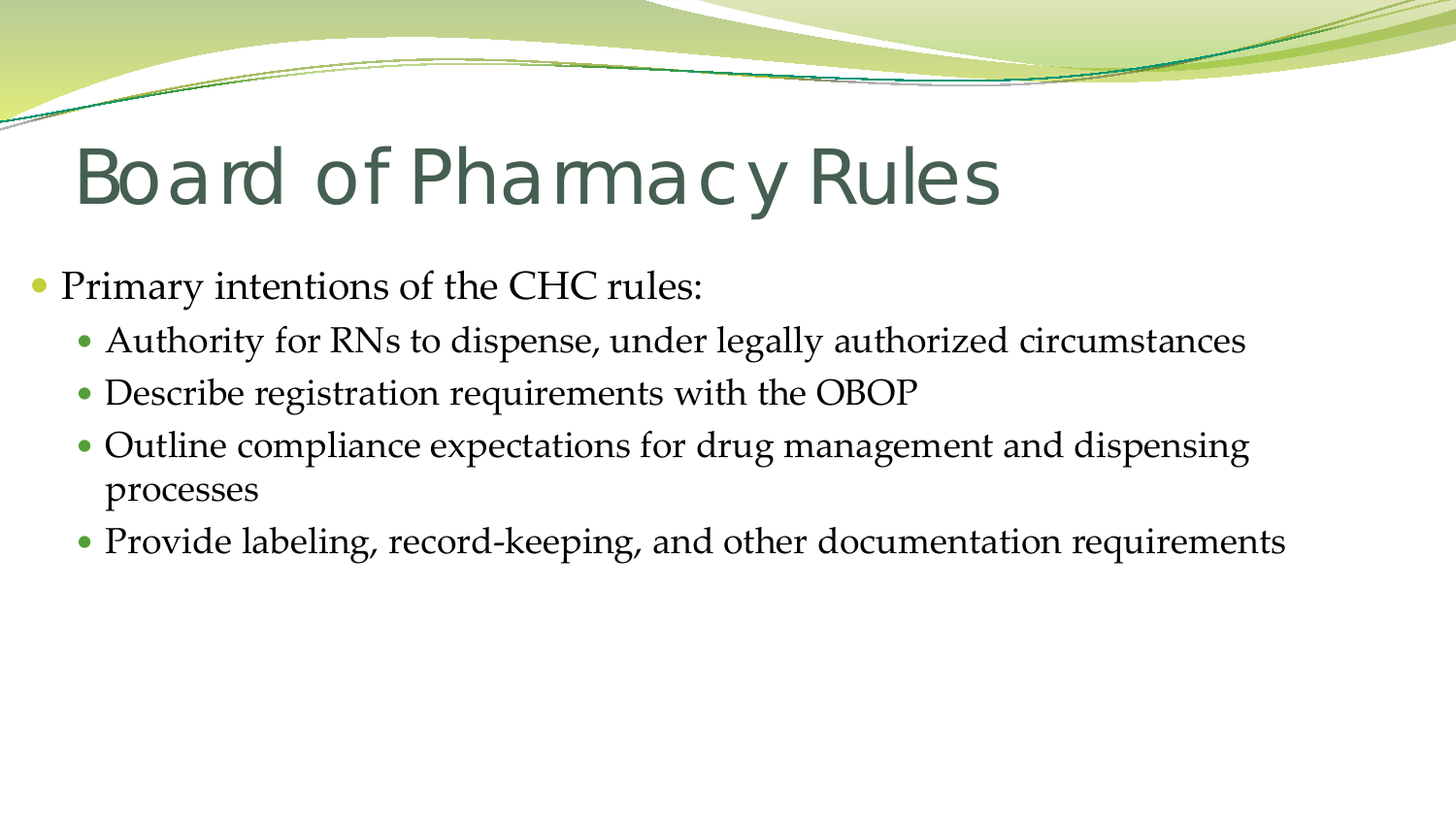## Board of Pharmacy Rules (con't)

- OBOP Division 043 Practitioner Dispensing CHC Drug Outlets
	- Registration
	- Personnel
	- Policies & Procedures
		- Security
		- Drug Acquisition
		- Drug Storage
		- Labeling
		- Dispensing & Drug Delivery
		- Drug Disposal
		- Record Keeping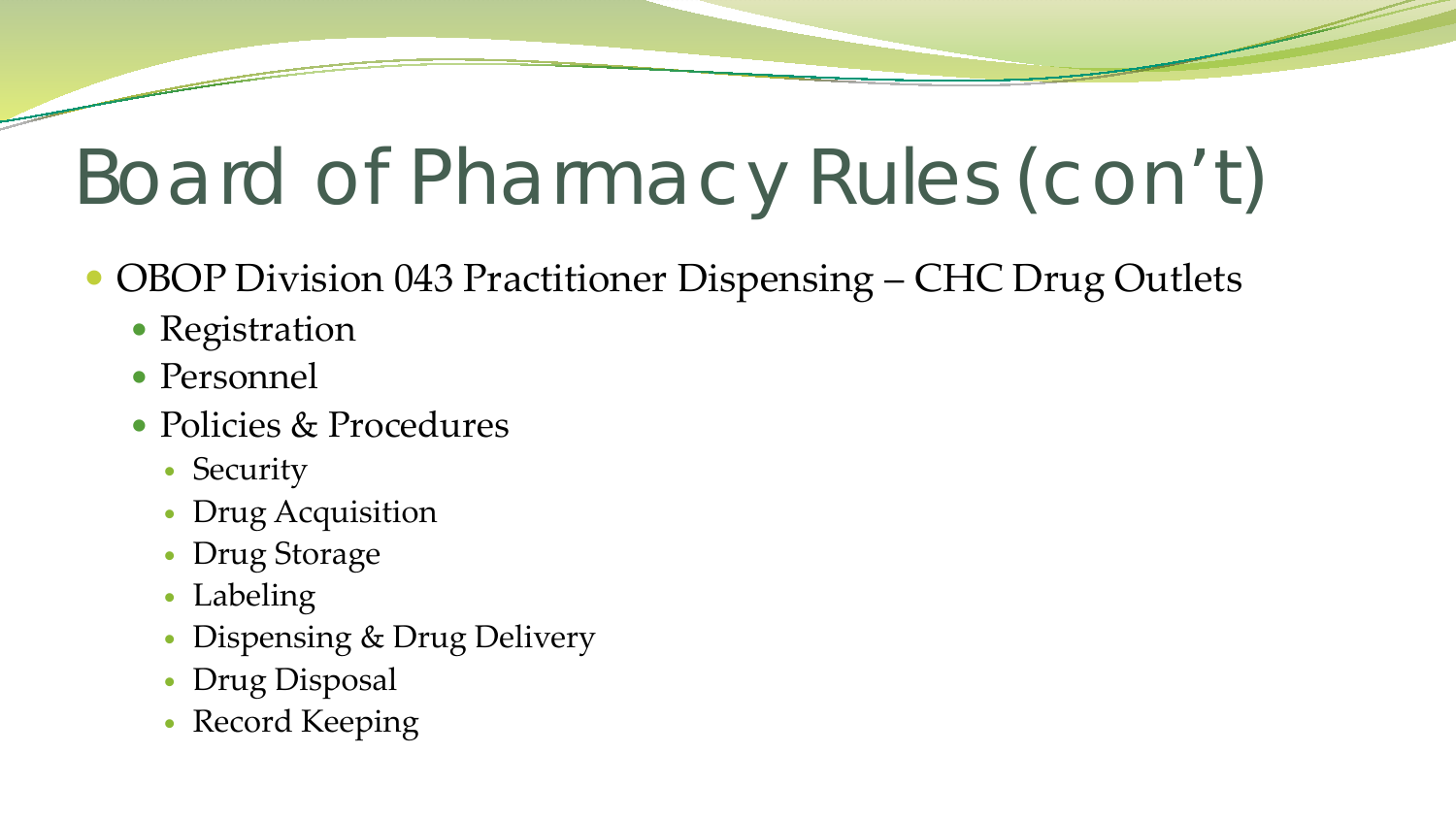#### CHC Self Inspection Form

- To be completed annually by the clinic's Medical Director or designated representative.
	- Standardized form on OBOP website.
	- Will be mailed with outlet renewal paperwork in Q1 2017.
	- Designed to help staff understand compliance expectations related to drug dispensing and confirm compliance with rules.
- Used by the OBOP inspector during the inspection.
- Complete it and keep it filed near the clinic dispensing area.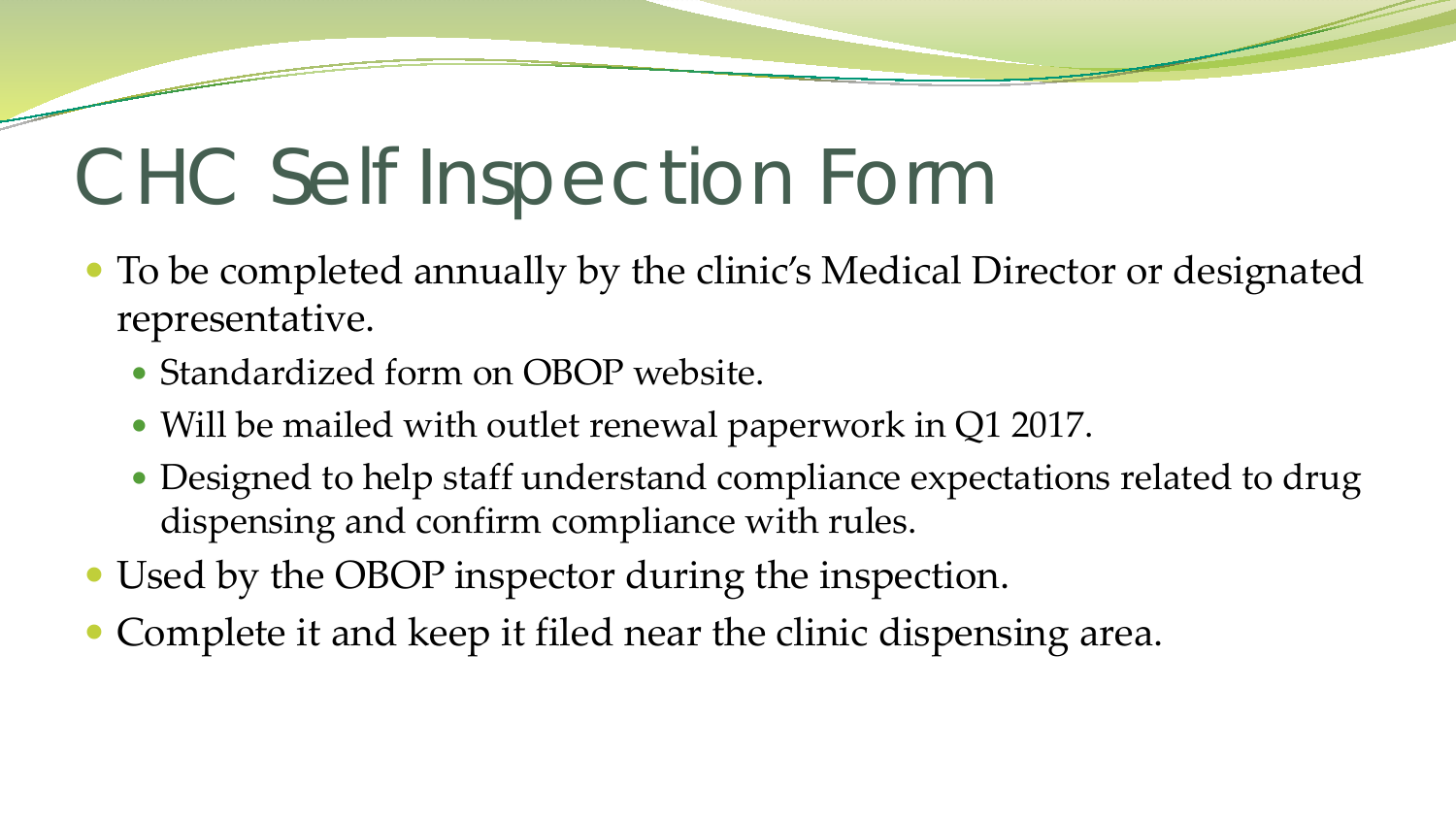#### CHC Self Inspection Form

| <b>YES NO</b> |                                                                                                                                                                                                                                                                                                                                                                                                                         |
|---------------|-------------------------------------------------------------------------------------------------------------------------------------------------------------------------------------------------------------------------------------------------------------------------------------------------------------------------------------------------------------------------------------------------------------------------|
| HT 1          | OAR 855-043-0720<br>8. Does the CHC store all drugs intended for dispensing in a locked cabinet or designated<br>storage area that is sufficiently secure to deny access to unauthorized persons? Note: The<br>drug storage cabinet or area must remain locked and secure when not in use, and only a<br>physician, clinical nurse specialist, nurse practitioner, or registered nurse shall have access<br>to the key. |

#### **855-043-0720 Security**

(1) All drugs must be kept in a locked drug cabinet or designated drug storage area that is sufficiently secure to deny access to unauthorized persons. The drug cabinet or designated drug storage area must remain locked and secured when not in use.

(2) Only a Physician, Clinical Nurse Specialist, Nurse Practitioner, or Registered Nurse shall have a key to the drug cabinet or drug room. In their absence, the drug cabinet or drug room must remain locked.

(3) Upon written request, the Board may waive any of the requirements of this rule if a waiver will further public health or safety or the health and safety of a patient. A waiver granted under this section shall only be effective when it is issued by the Board in writing.

Stat. Auth.: ORS 689.205 Stats. Implemented: ORS 689.305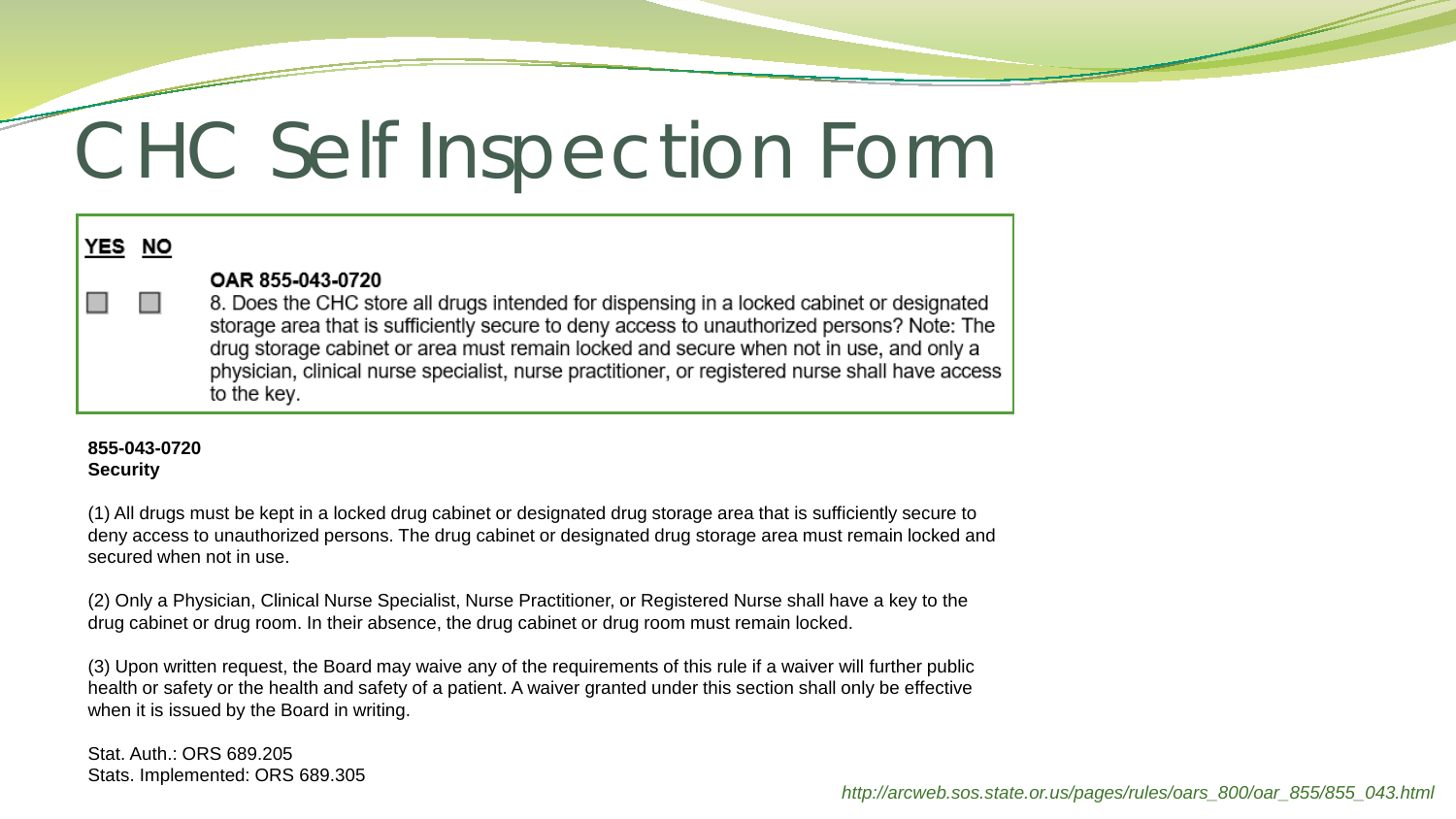#### BOP Inspection

- Inspector will review form and confirm CHC's compliance with drug management and dispensing requirements.
- Focus of inspection is drug dispensing, particularly:
	- Acquisition
	- Storage
	- Labeling
	- Record Keeping
- Inspector will provide the clinic representative or Medical Director with a summary of findings.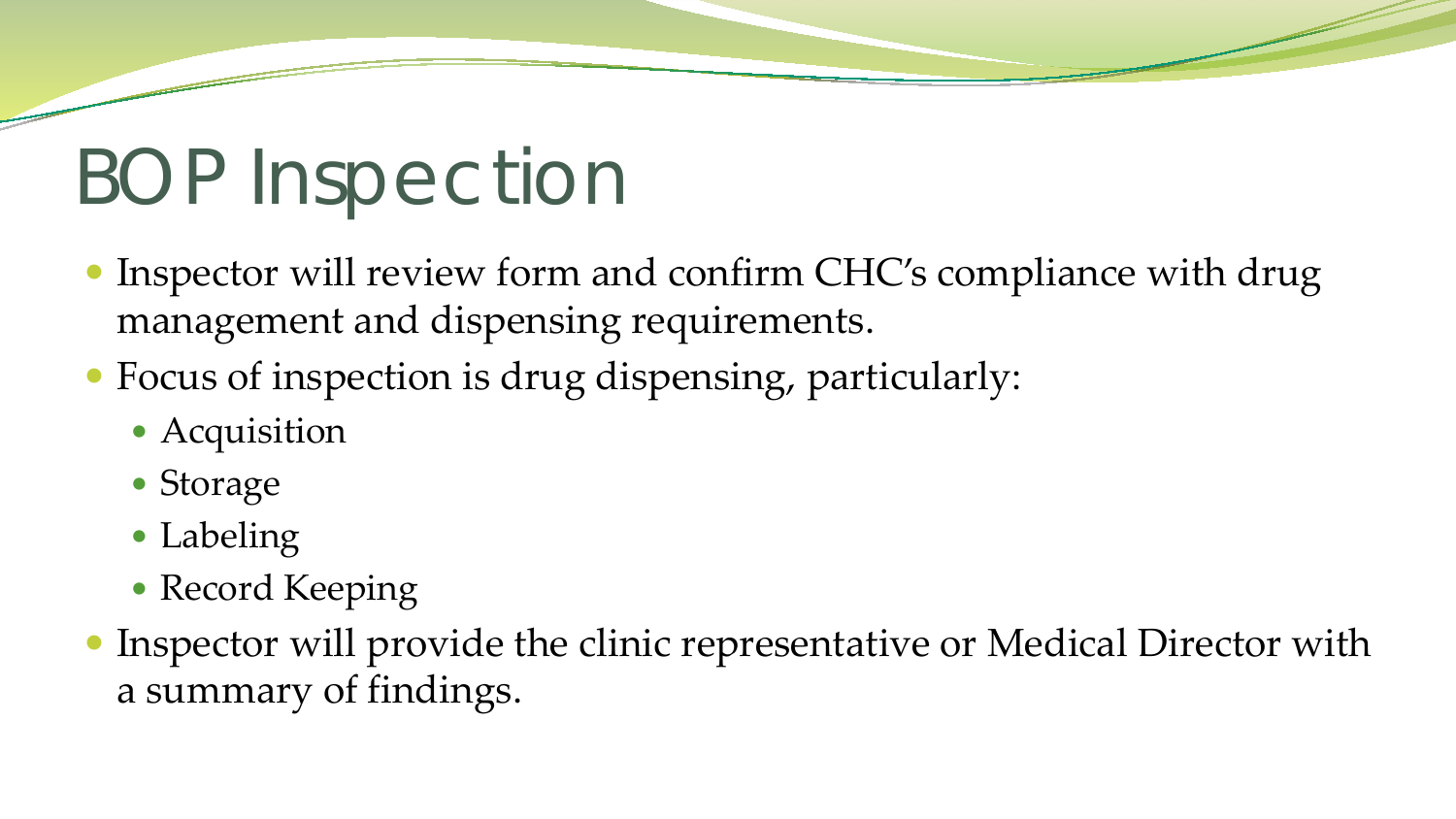#### Overall "Take-Aways"

- Licensure transition early 2017
- Expanded Formulary!
- Personnel changes
- Self Inspection Form
- **Inspections**

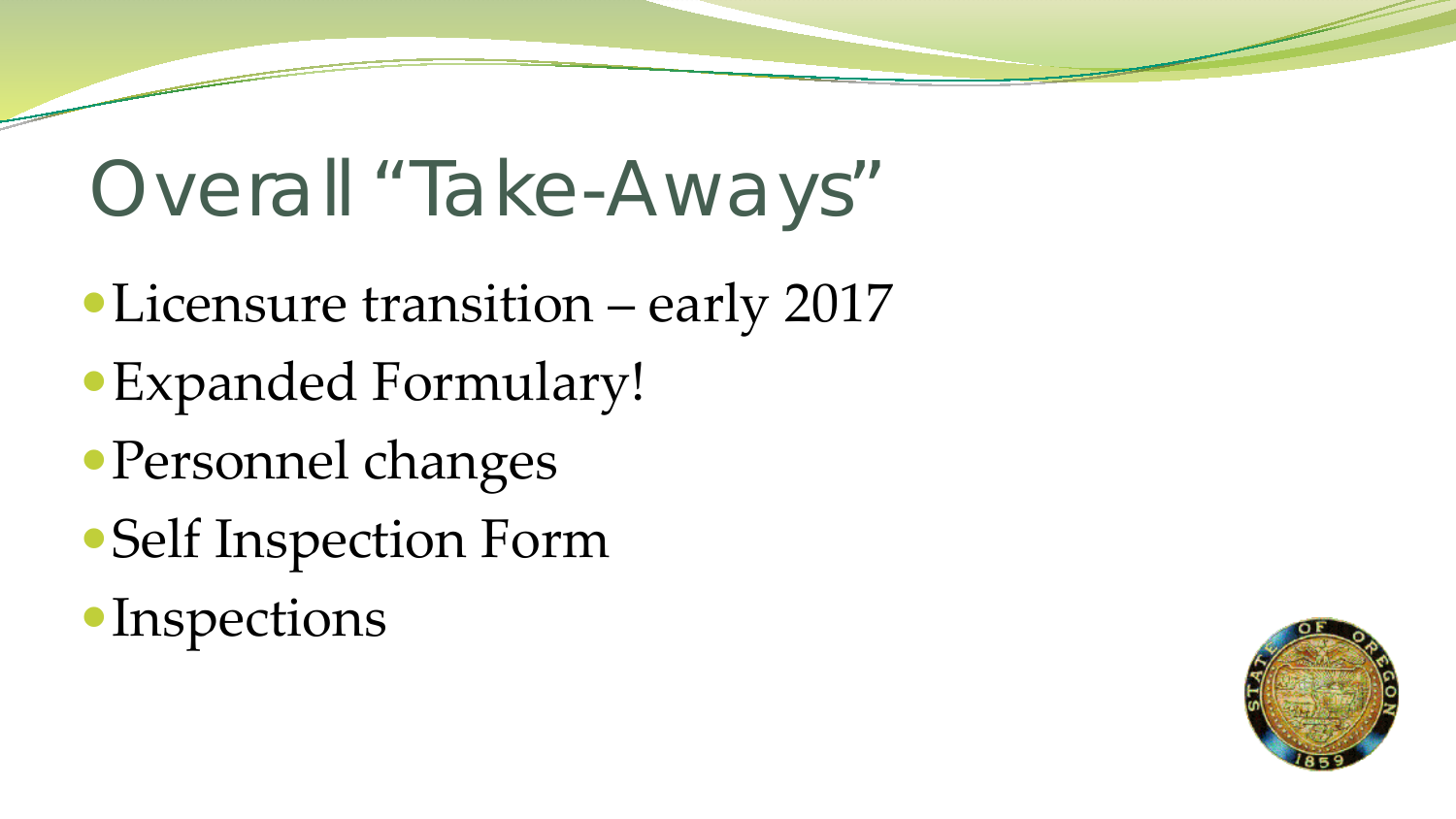#### Resources

#### • Oregon Board of Pharmacy home page:

- <http://www.oregon.gov/pharmacy/Pages/index.aspx>
- Link to Division 043 Rules:
	- http://arcweb.sos.state.or.us/pages/rules/oars 800/oar 855/855\_043.html
- Self Inspection Form:
	- <http://www.oregon.gov/pharmacy/Pages/InspectionForms.aspx>
- Contact the Board office:
	- Phone: 971-673-0001
	- Email: [pharmacy.board@Oregon.gov](mailto:pharmacy.board@Oregon.gov)